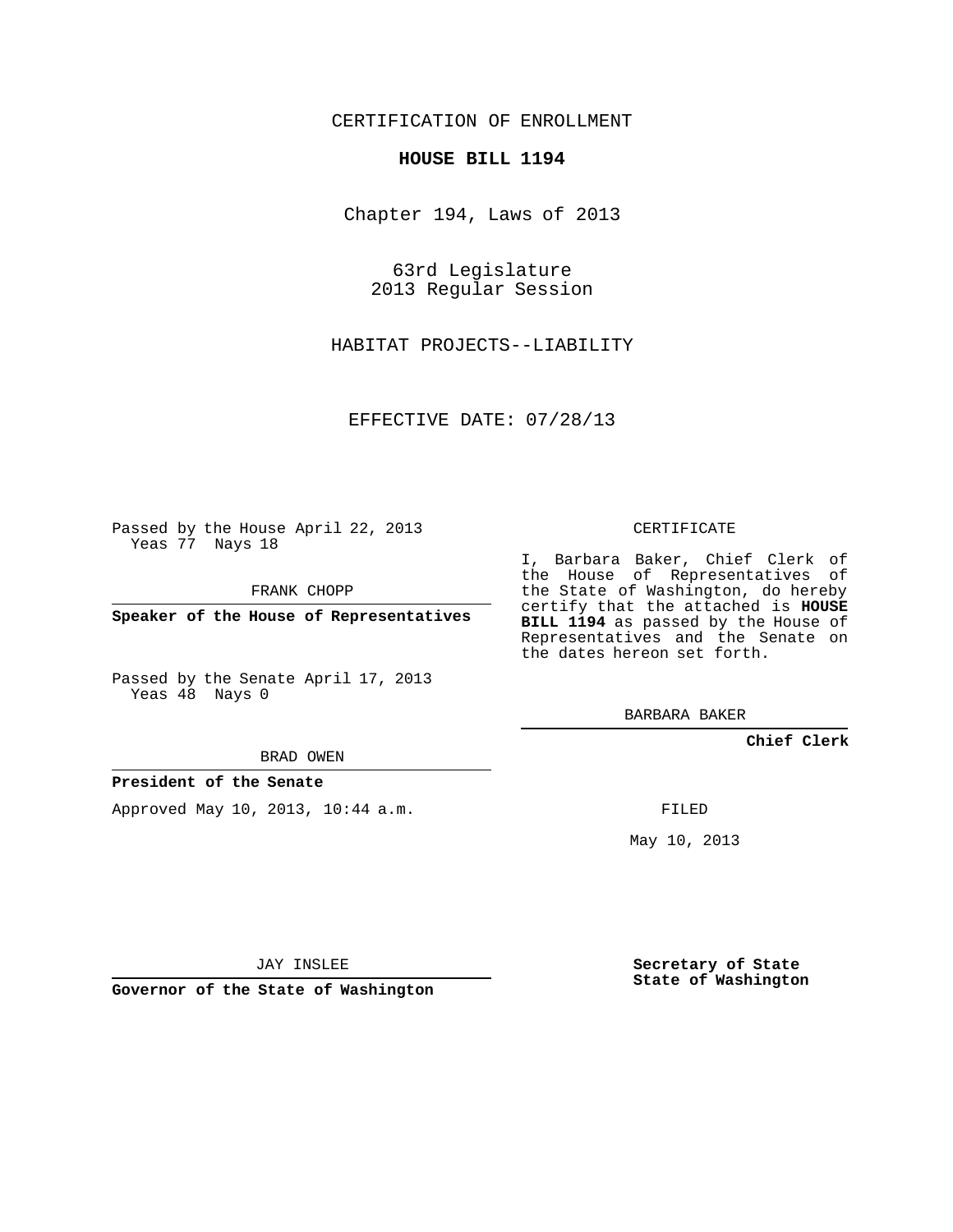## **HOUSE BILL 1194** \_\_\_\_\_\_\_\_\_\_\_\_\_\_\_\_\_\_\_\_\_\_\_\_\_\_\_\_\_\_\_\_\_\_\_\_\_\_\_\_\_\_\_\_\_

\_\_\_\_\_\_\_\_\_\_\_\_\_\_\_\_\_\_\_\_\_\_\_\_\_\_\_\_\_\_\_\_\_\_\_\_\_\_\_\_\_\_\_\_\_

## AS AMENDED BY THE SENATE

Passed Legislature - 2013 Regular Session

## **State of Washington 63rd Legislature 2013 Regular Session**

**By** Representatives Stanford, Warnick, Lytton, Goodman, Wilcox, Blake, Nealey, Orcutt, Hansen, Kirby, Ryu, Fagan, and McCoy

Read first time 01/18/13. Referred to Committee on Judiciary.

 AN ACT Relating to limiting liability for habitat projects; and reenacting and amending RCW 77.85.050.

BE IT ENACTED BY THE LEGISLATURE OF THE STATE OF WASHINGTON:

 **Sec. 1.** RCW 77.85.050 and 2009 c 345 s 3 and 2009 c 333 s 25 are each reenacted and amended to read as follows:

 (1)(a) Counties, cities, and tribal governments must jointly designate, by resolution or by letters of support, the area for which a habitat project list is to be developed and the lead entity that is to be responsible for submitting the habitat project list. No project included on a habitat project list shall be considered mandatory in nature and no private landowner may be forced or coerced into participation in any respect. The lead entity may be a county, city, conservation district, special district, tribal government, regional recovery organization, or other entity.

 (b) The lead entity shall establish a committee that consists of representative interests of counties, cities, conservation districts, tribes, environmental groups, business interests, landowners, citizens, volunteer groups, regional fish enhancement groups, and other habitat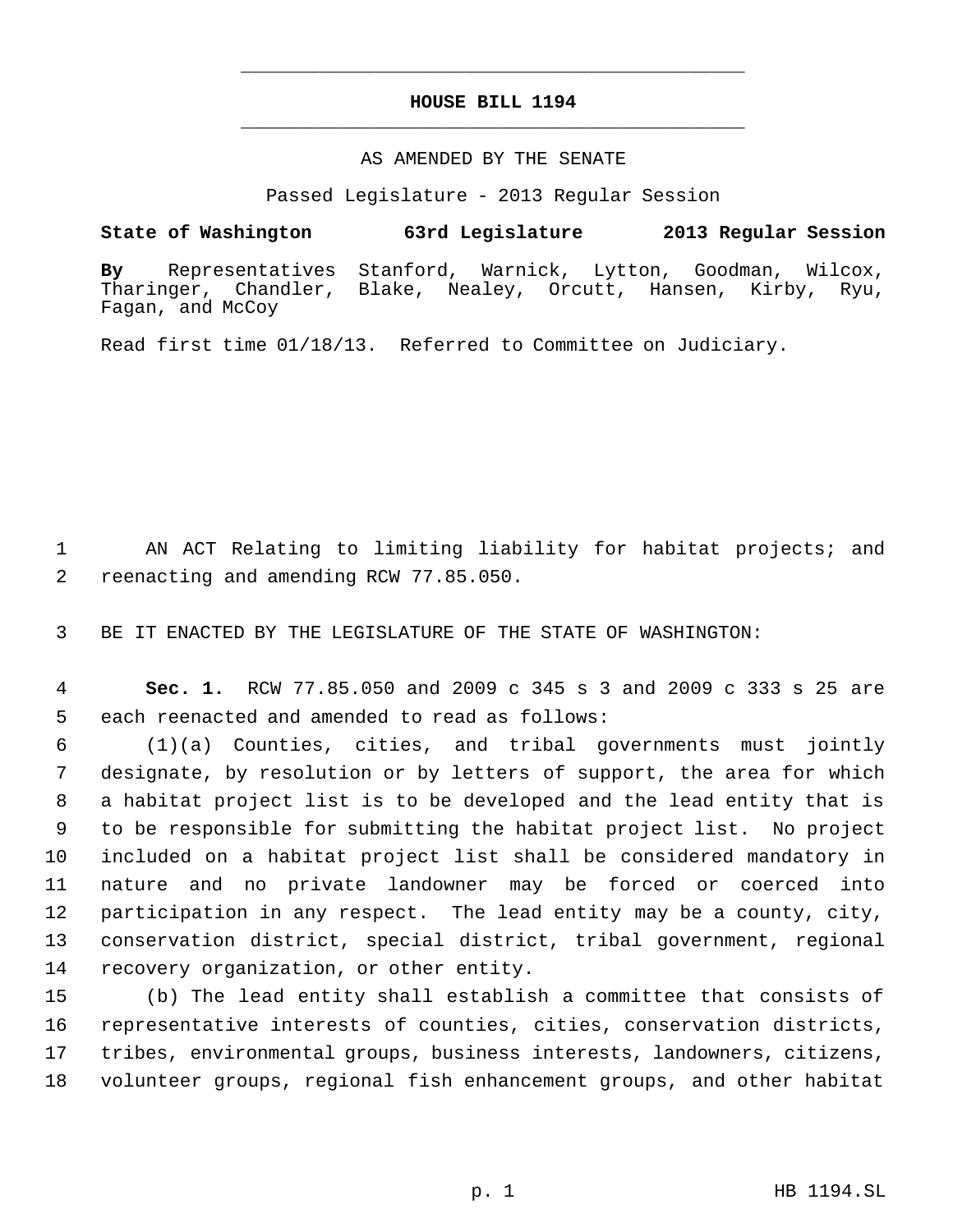interests. The purpose of the committee is to provide a citizen-based evaluation of the projects proposed to promote salmon habitat.

 (c) The committee shall compile a list of habitat projects, establish priorities for individual projects, define the sequence for project implementation, and submit these activities as the habitat project list. The committee shall also identify potential federal, state, local, and private funding sources.

 (2) The area covered by the habitat project list must be based, at a minimum, on a WRIA, combination of WRIAs, or any other area as agreed to by the counties, cities, and tribes in resolutions or in letters of support meeting the requirements of this subsection. Preference will be given to projects in an area that contain a salmon species that is listed or proposed for listing under the federal endangered species act.

 (3) The lead entity shall submit the habitat project list to the salmon recovery funding board in accordance with procedures adopted by the board.

 (4) The recreation and conservation office shall administer funding to support the functions of lead entities.

 (5) A landowner whose land is used for a habitat project that is included on a habitat project list, and who has received notice from the project sponsor that the conditions of this section have been met, may not be held civilly liable for any property damages resulting from 24 the habitat project regardless of whether or not the project was funded by the salmon recovery funding board. This subsection is subject to the following conditions:

 (a) The project was designed by a licensed professional engineer (PE) or a licensed geologist (LG, LEG, or LHG) with experience in riverine restoration;

(b) The project is designed to withstand one hundred year floods;

 (c) The project is not located within one-quarter mile of an established downstream boat launch;

 (d) The project is designed to allow adequate response time for in-34 river boaters to safely evade in-stream structures; and

 (e) If the project includes large wood placement, each individual root wad and each log larger than ten feet long and one foot in